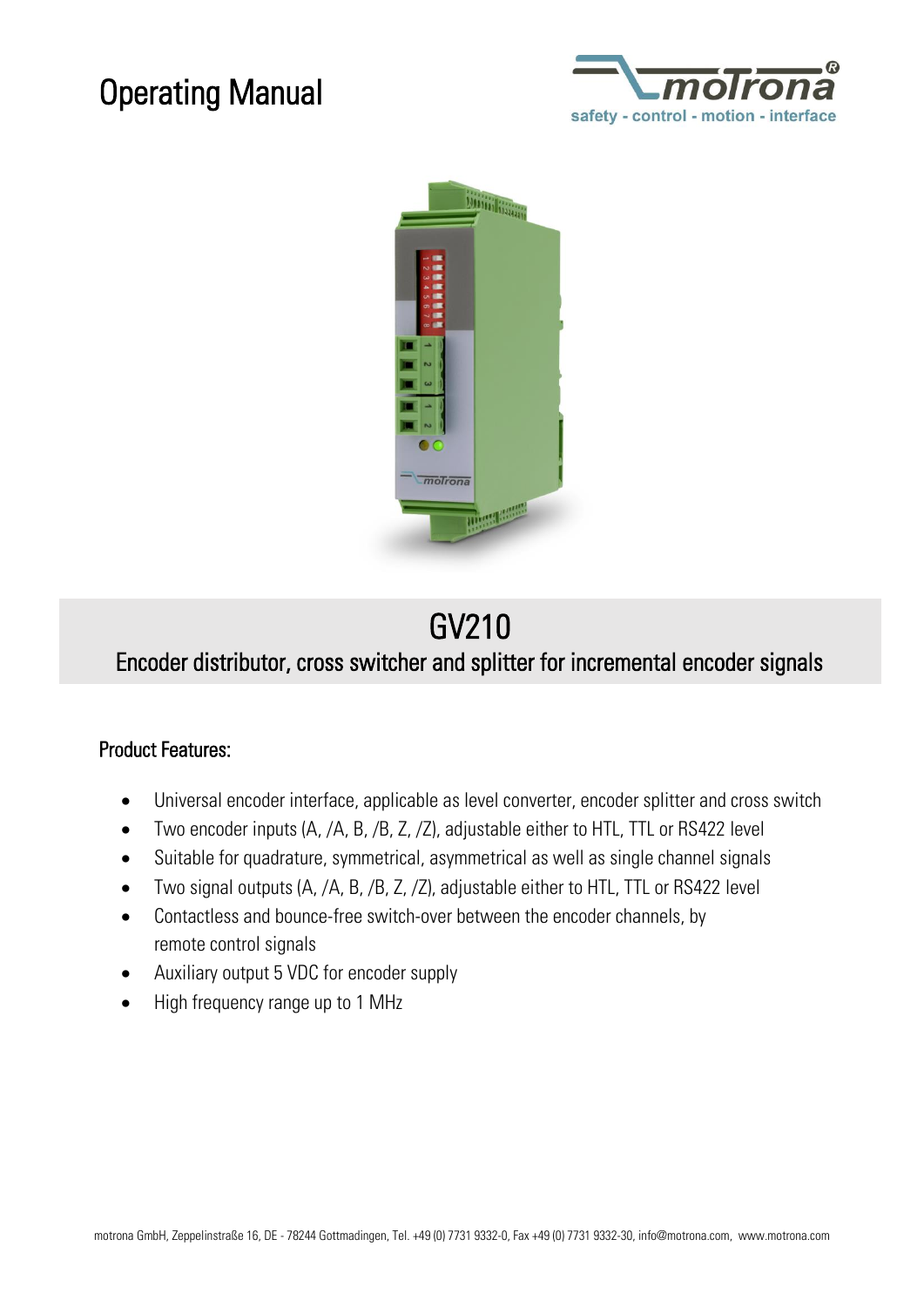| Version:               | Description:                                                        |
|------------------------|---------------------------------------------------------------------|
| GV21001b/Feb.05/af/hk  | Original version released                                           |
| GV21001c/ Jul. 05 /hk  | Terminal assignments and coding $(X1 - X5)$                         |
| GV21001d/ Aug.05 /hk   | Clarification RS422 / differential and HTL / single-ended operation |
| GV21001e/ Jul.07 /hk   | Corrections TTL-single-ended, outlines and dimensions               |
| GV21002a/ Feb 08 /hk   | New version, 1 MHz, DIL switch for TTL single-ended                 |
| GV21002b/ Dec 11 /mb   | Temperature range                                                   |
| GV21002c/ Apr 12 /pp   | Chapter 6 : Corrected Dimension Drawing (DIL)                       |
| GV21002d/ Sep 13/af/nw | <b>Correction "Technical Specifications"</b>                        |
| Gv21002e/Feb.15/ag     | Some modifications and modulations.                                 |
|                        | Safety Instructions & Technical Specifications renewed.             |
| Gv210_02e_oi/Jan-16/ag | Extended temperature range modified.                                |
|                        | Design updated and "Legal notices" added.                           |

#### Legal notices:

All contents included in this manual are protected by the terms of use and copyrights of motrona GmbH. Any reproduction, modification, usage or publication in other electronic and printed media as well as in the internet requires prior written authorization by motrona GmbH.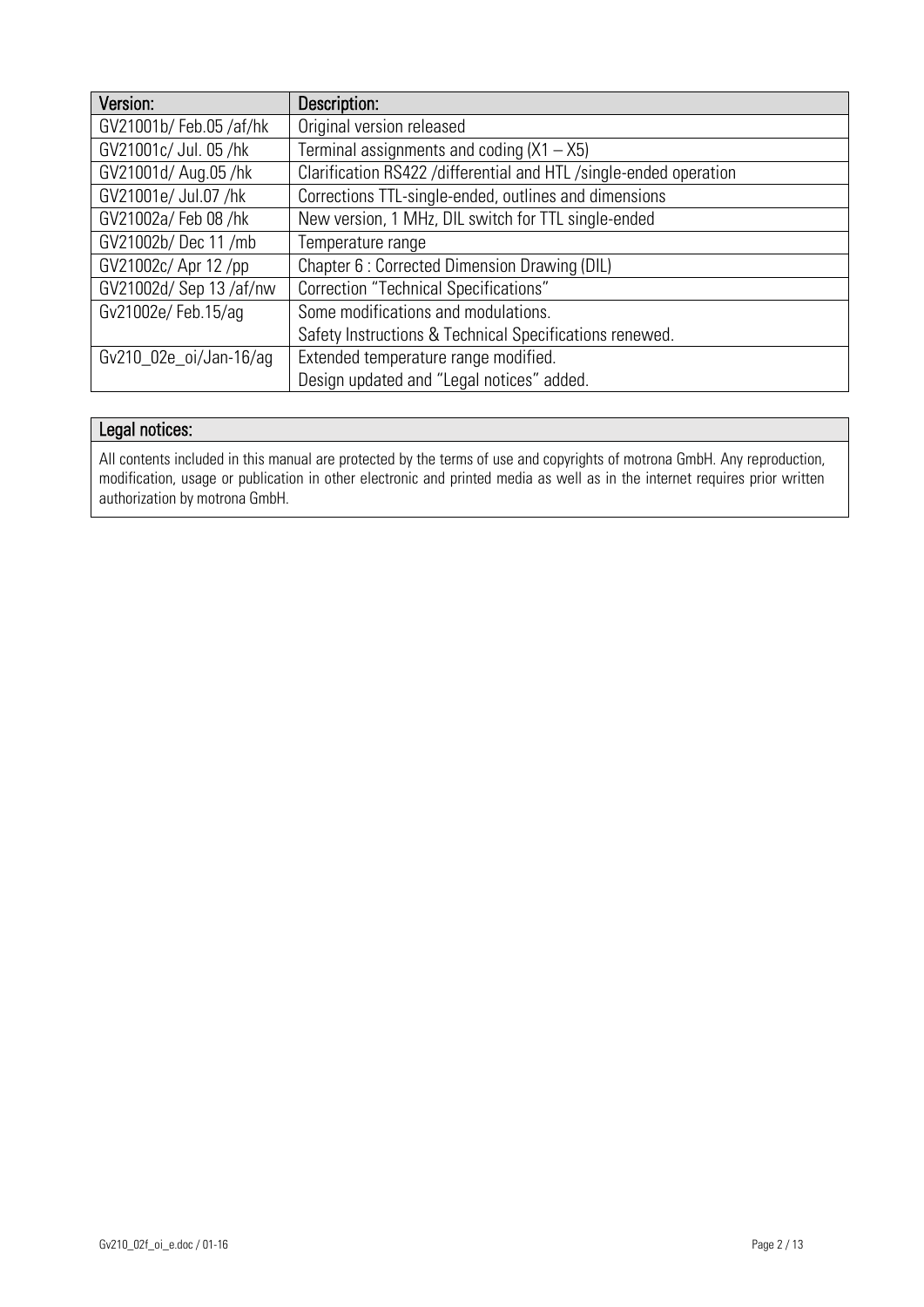# **Table of Contents**

|               | 1.1  |  |  |  |  |  |  |
|---------------|------|--|--|--|--|--|--|
|               | 1.2  |  |  |  |  |  |  |
|               | 1.3  |  |  |  |  |  |  |
|               | 1.4  |  |  |  |  |  |  |
| 2.            |      |  |  |  |  |  |  |
|               | 21   |  |  |  |  |  |  |
|               | 2.2. |  |  |  |  |  |  |
|               | 2.3. |  |  |  |  |  |  |
| 3.            |      |  |  |  |  |  |  |
|               | 3.1. |  |  |  |  |  |  |
|               | 3.2. |  |  |  |  |  |  |
|               | 3.3. |  |  |  |  |  |  |
|               | 3.4. |  |  |  |  |  |  |
|               | 3.5. |  |  |  |  |  |  |
| 4.            | 10   |  |  |  |  |  |  |
| 5.            | 11   |  |  |  |  |  |  |
| 6.            | 12   |  |  |  |  |  |  |
| $\mathcal{L}$ | 13   |  |  |  |  |  |  |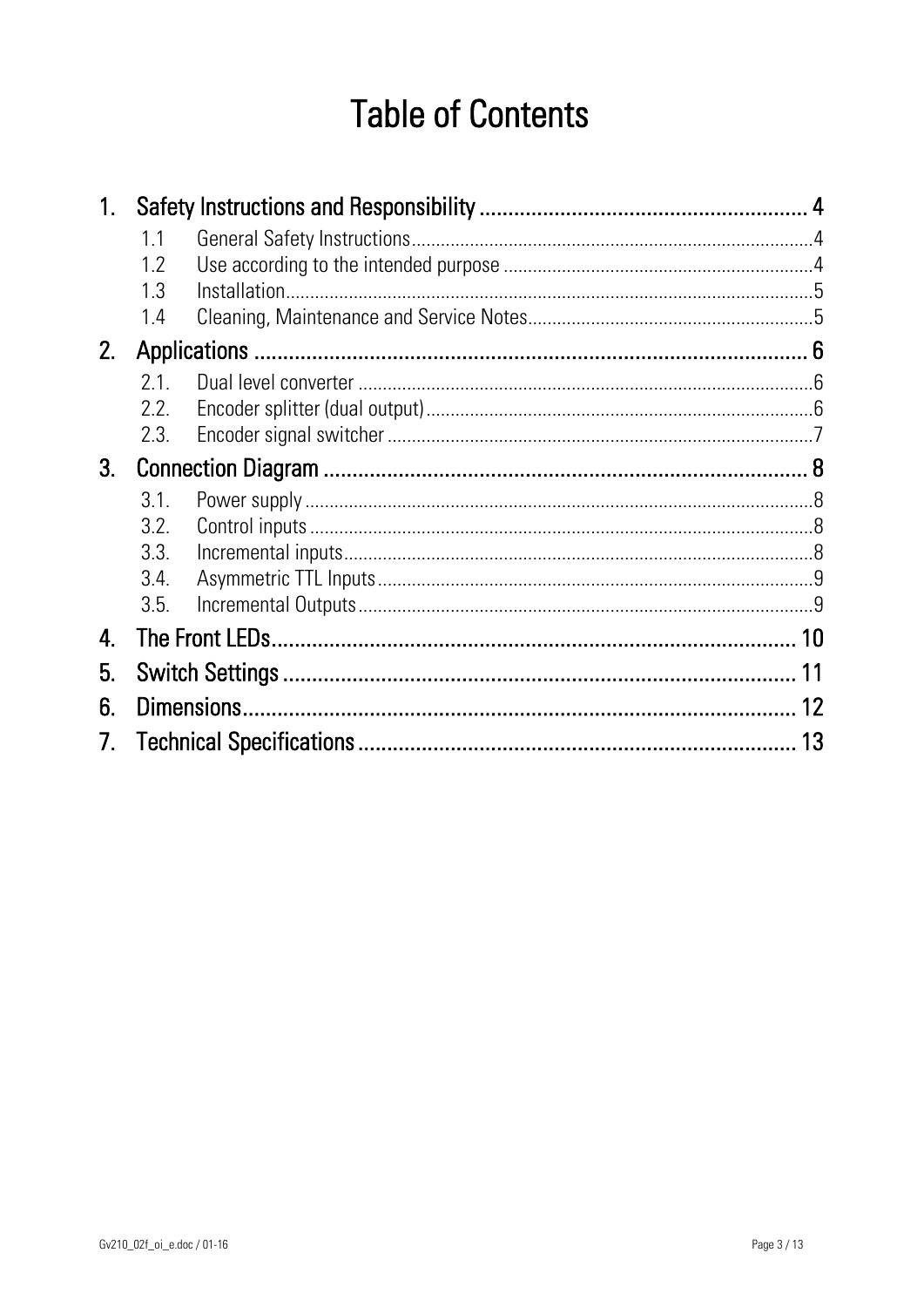# 1.Safety Instructions and Responsibility

### 1.1 General Safety Instructions

This operation manual is a significant component of the unit and includes important rules and hints about the installation, function and usage. Non-observance can result in damage and/or impairment of the functions to the unit or the machine or even in injury to persons using the equipment!

#### Please read the following instructions carefully before operating the device and observe all safety and warning instructions! Keep the manual for later use.

A pertinent qualification of the respective staff is a fundamental requirement in order to use these manual. The unit must be installed, connected and put into operation by a qualified electrician.

Liability exclusion: The manufacturer is not liable for personal injury and/or damage to property and for consequential damage, due to incorrect handling, installation and operation. Further claims, due to errors in the operation manual as well as misinterpretations are excluded from liability.

In addition the manufacturer reserve the right to modify the hardware, software or operation manual at any time and without prior notice. Therefore, there might be minor differences between the unit and the descriptions in operation manual.

The raiser respectively positioner is exclusively responsible for the safety of the system and equipment where the unit will be integrated.

During installation or maintenance all general and also all country- and application-specific safety rules and standards must be observed.

If the device is used in processes, where a failure or faulty operation could damage the system or injure persons, appropriate precautions to avoid such consequences must be taken.

## 1.2 Use according to the intended purpose

The unit is intended exclusively for use in industrial machines, constructions and systems. Nonconforming usage does not correspond to the provisions and lies within the sole responsibility of the user. The manufacturer is not liable for damages which has arisen through unsuitable and improper use.

Please note that device may only be installed in proper form and used in a technically perfect condition - in accordance to the "Technical Specifications" (see chapter [7\)](#page-12-0). The device is not suitable for operation in explosion-proof areas or areas which are excluded by the EN 61010-1 standard.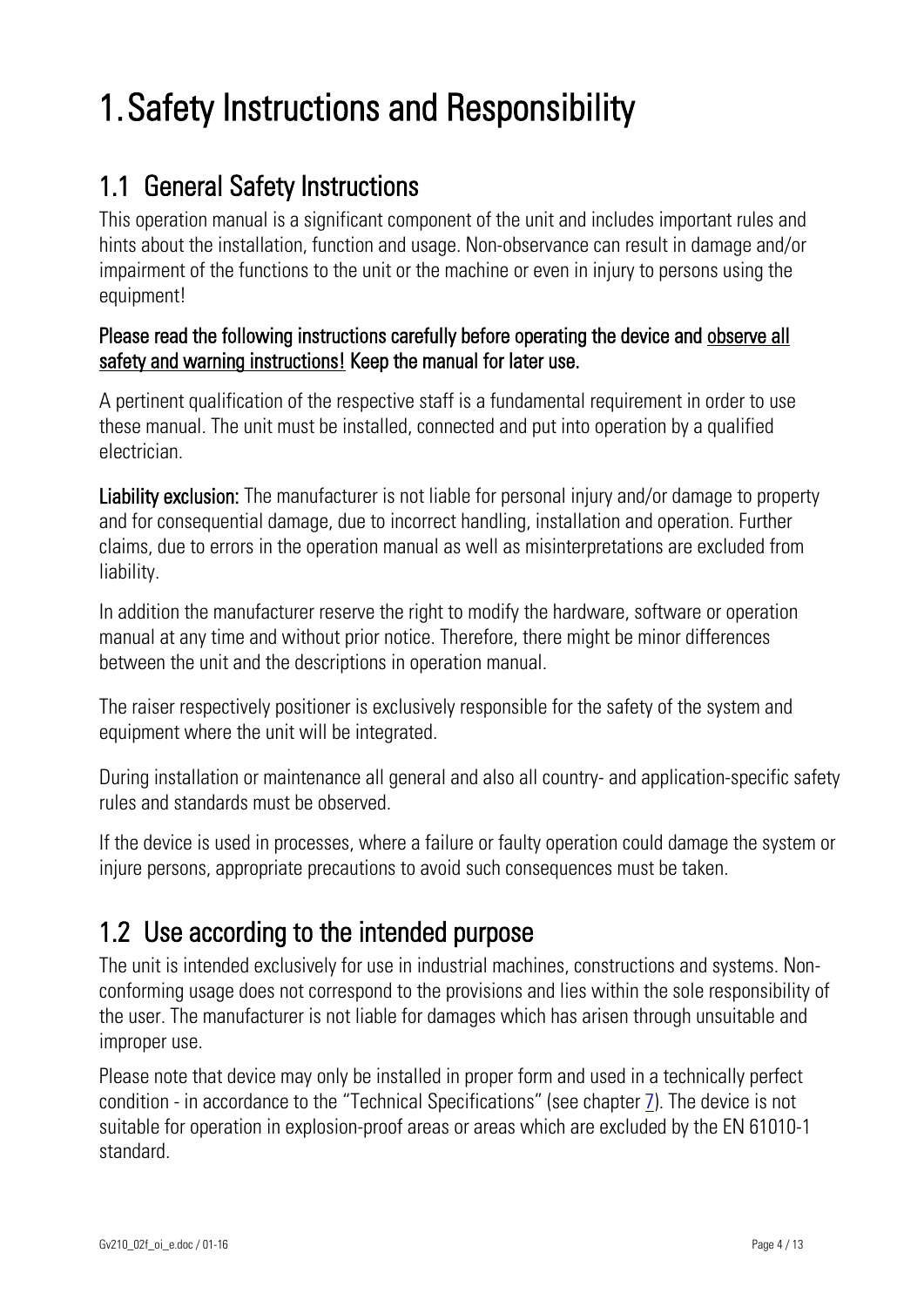## 1.3 Installation

The device is only allowed to be installed and operated within the permissible temperature range. Please ensure an adequate ventilation and avoid all direct contact between the device and hot or aggressive gases and liquids.

Before installation or maintenance, the unit must be disconnected from all voltage-sources. Further it must be ensured that no danger can arise by touching the disconnected voltagesources.

Devices which are supplied by AC-voltages, must be connected exclusively by switches, respectively circuit-breakers with the low voltage network. The switch or circuit-breaker must be placed as near as possible to the device and further indicated as separator.

Incoming as well as outgoing wires and wires for extra low voltages (ELV) must be separated from dangerous electrical cables (SELV circuits) by using a double resp. increased isolation.

All selected wires and isolations must be conform to the provided voltage- and temperatureranges. Further all country- and application-specific standards, which are relevant for structure, form and quality of the wires, must be ensured. Indications about the permissible wire crosssections for wiring are described in the Technical Specifications (see chapter [7\)](#page-12-0).

Before first start-up it must be ensured that all connections and wires are firmly seated and secured in the screw terminals. All (inclusively unused) terminals must be fastened by turning the relevant screws clockwise up to the stop.

Overvoltages at the connections must be limited to values in accordance to the overvoltage category II.

For placement, wiring, environmental conditions as well as shielding and earthing/grounding of the supply lines the general standards of industrial automation industry and the specific shielding instructions of the manufacturer are valid. Please find all respective hints and rules on [www.motrona.com/download.html](http://www.motrona.com/download.html) --> "[General EMC Rules for Wiring, Screening and Earthing]".

## 1.4 Cleaning, Maintenance and Service Notes

To clean the front of the unit please use only a slightly damp (not wet!), soft cloth. For the rear no cleaning is necessary. For an unscheduled, individual cleaning of the rear the maintenance staff or assembler is self-responsible.

During normal operation no maintenance is necessary. In case of unexpected problems, failures or malfunctions the device must be shipped for back to the manufacturer for checking, adjustment and reparation (if necessary). Unauthorized opening and repairing can have negative effects or failures to the protection-measures of the unit..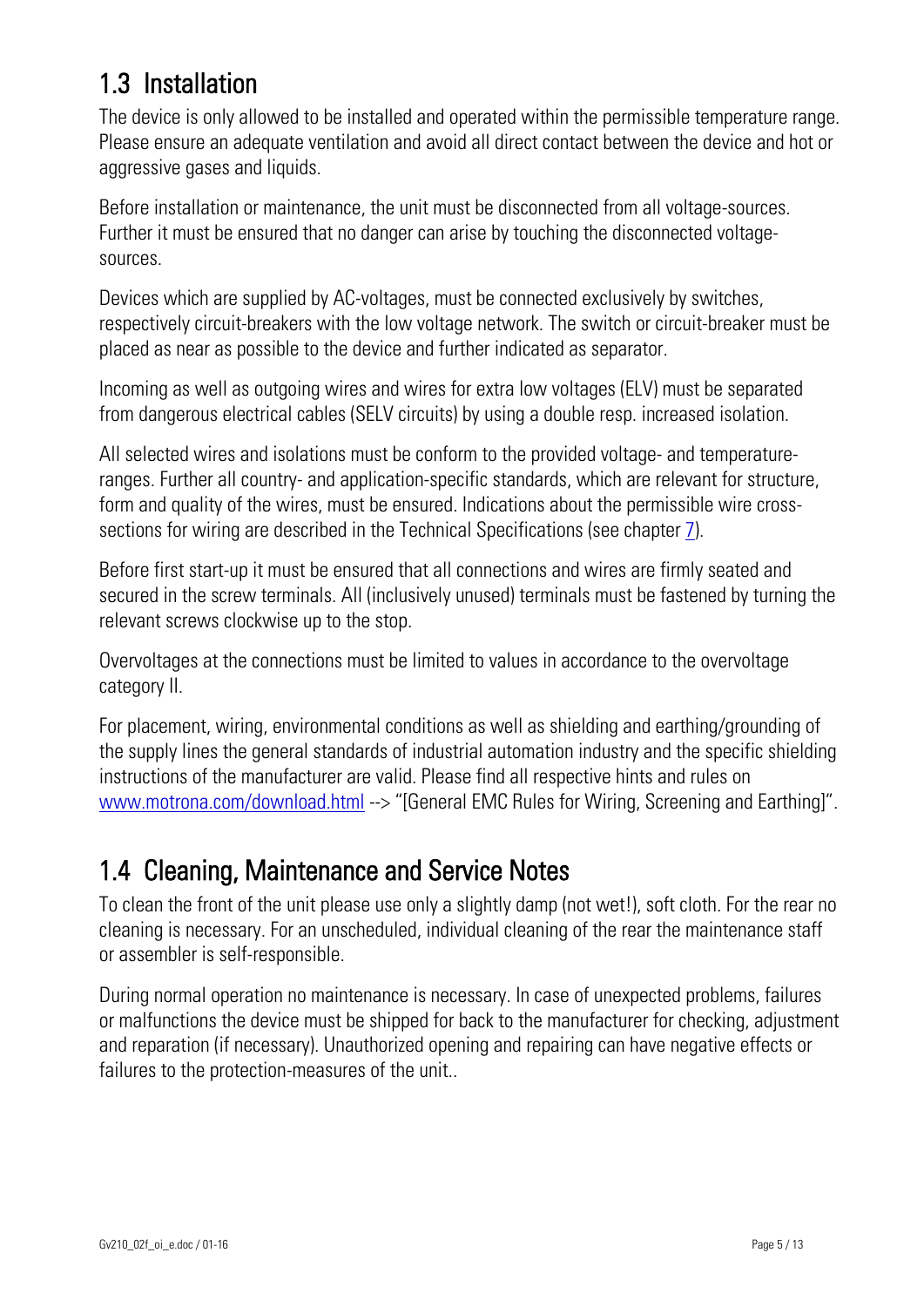# 2. Applications

# 2.1. Dual level converter



Both inputs can be individually set to either symmetric (differential) format using A, /A, B, /B, Z, /Z channels, or to asymmetric (single-ended) format using A, B, Z channels only. Acceptable input levels are RS422, TTL and HTL 10 … 30 V.

The output format can again be selected individually for each output. The outputs provide always all signals including the inverted channels, even when no inverted signals are applied to the input.

With Control input  $1 = LOW$  (or unconnected) and Control input  $2 = HIGH$  the signal ways are as shown in the drawing above, featuring two independent level converters.

# 2.2. Encoder splitter (dual output)



Input 1 is used as encoder input, and Input 2 remains unconnected. The input can be set to either symmetric (differential) format using A, /A, B, /B, Z, /Z channels, or to asymmetric (single-ended) format using A, B, Z channels only. Acceptable input levels are RS422, TTL and HTL 10 … 30 V.

The output standard can again be selected individually for each output. The outputs provide always all signals including the inverted channels, even when no inverted signals are applied to the input. Control1 and Control2 remain unconnected with this application.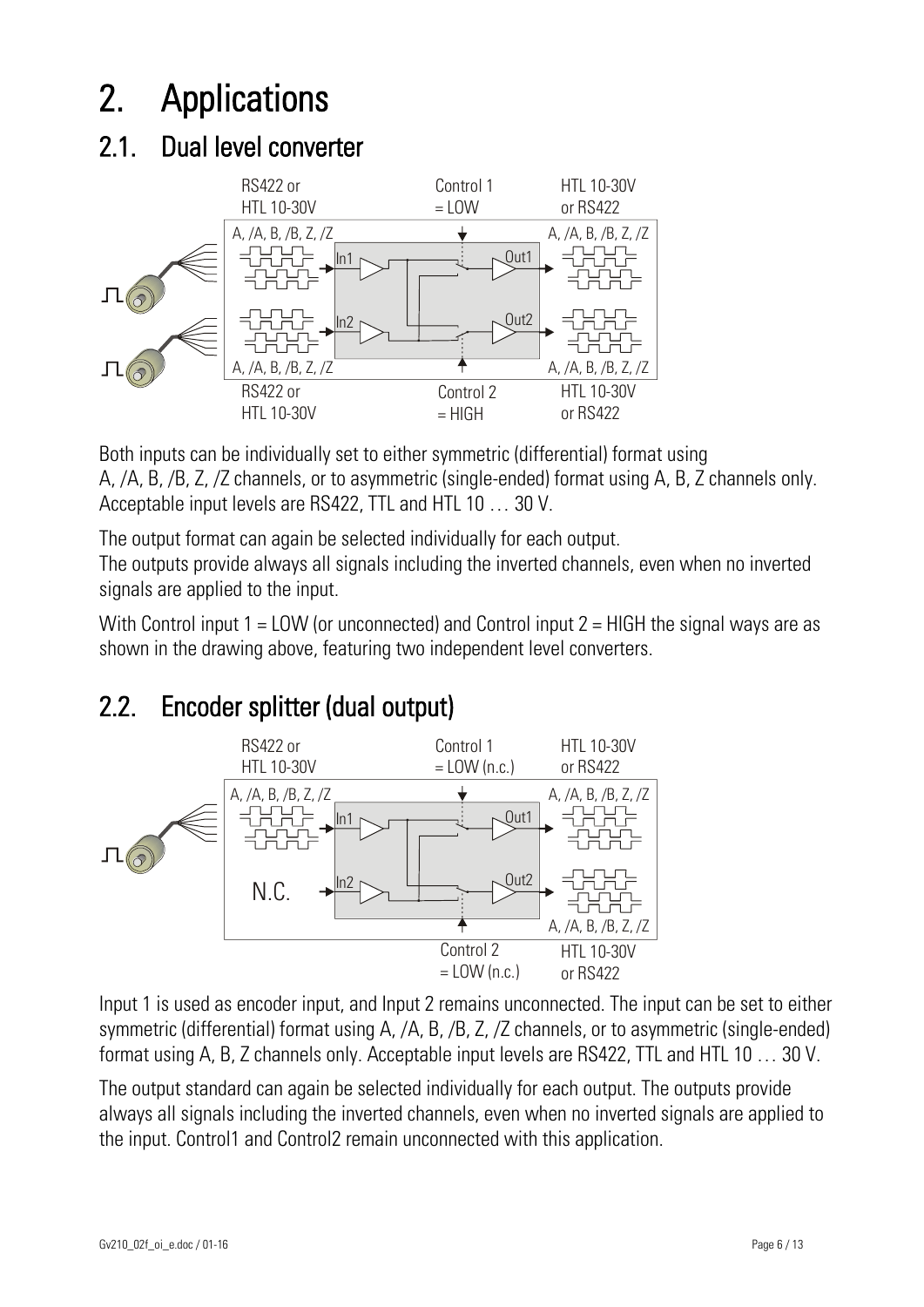### 2.3. Encoder signal switcher



Both inputs can be individually set to either symmetric (differential) format using A, /A, B, /B, Z, /Z channels, or to asymmetric (single-ended) format using A, B, Z channels only. Acceptable input levels are RS422, TTL and HTL 10 … 30 V.

The output standard can again be selected individually for each output. The outputs provide always all signals including the inverted channels, even when no inverted signals are applied to the input.

Inputs Control1 and Control2 select the signal ways:

- LOW: The corresponding output is connected to input 1
- HIGH: The corresponding output is connected to input 2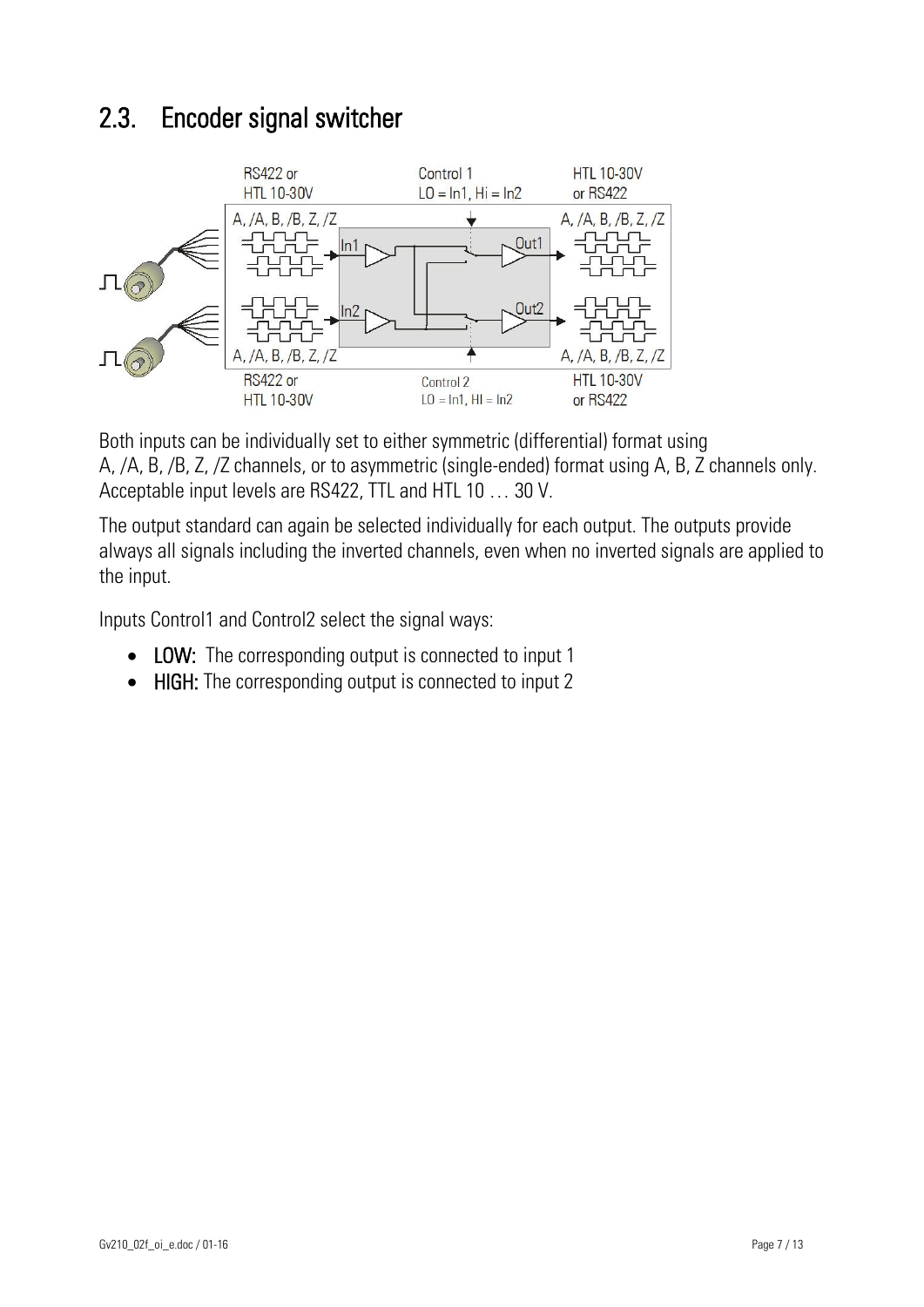# 3. Connection Diagram



### 3.1. Power supply

The unit requires a 12 … 30 VDC power supply via the 2-position power terminal on the front side (terminal  $1 = +$ , terminal  $2 =$  GND). The current consumption is about 50 mA (in case of unloaded aux. voltages and outputs).

### 3.2. Control inputs

The control inputs are accessible via the 3-position terminal strip on the front. They are in LOW state when unconnected. To switch the inputs to HIGH state, a signal from +10 to +30 V must be applied to the corresponding terminal.

### 3.3. Incremental inputs

The input lines can be configured for different requirements by DIL switch setting. The following input formats can be used:

- Single-ended signals (asymmetric), channels A, B and Z only without inverted inputs (Level is HTL 10 … 30 V in general, exceptionally also TTL, see chapter [3.4\)](#page-8-0). A, B and Z can also be single-signals, e. g. from light barriers (for example only channel A is connected).
- Differential signals (symmetric), channels A, /A, B, /B, Z, /Z (levels either according to RS422 standard or TTL or HTL 10 … 30 V)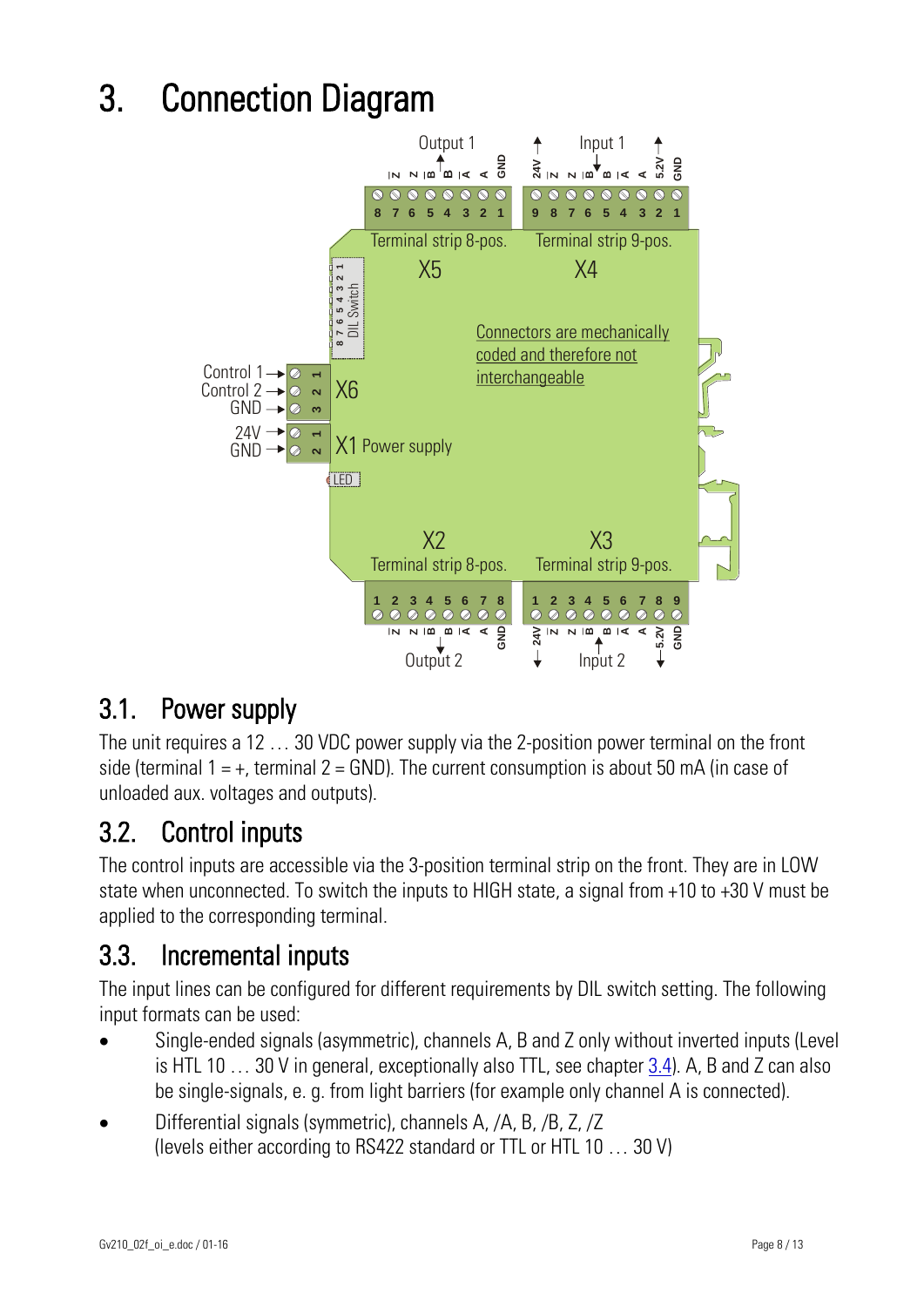A, B and Z may at any time also be independent single signals, e.g. from proximities, photocells etc. Since the level of every channel is selected individually (see DIL-switch), it is possible to use different levels on the inputs. Consequently it is e.g. possible to take the position information from the A, /A, B and /B channels of a RS422 encoder, but to add the corresponding Z index pulse as a HTL signal from a remote photocell

With HTL signals, the switching threshold lies between 6.5 and 8 V. The input uses an internal pull-down resistor of 5kOhms.

Every of the two input terminals provides two auxiliary voltage outputs for easy encoder supply: +5.2 V / 125 mA and +24 V\* / 125 mA

\*) Output = power supply voltage minus 2 V

### <span id="page-8-0"></span>3.4. Asymmetric TTL Inputs

Only when exceptionally asymmetric TTL input signals must be processed (i.e. TTL signals without inverted signal), a 2-position DIL switch located behind the front plate must be set. This hidden switch becomes accessible by slightly lifting up the front foil at the lower end (e.g. by means of a small screw driver)



For all general applications please do not touch the DIL switch hidden behind the front plate!

### 3.5. Incremental Outputs

The outputs provide push-pull characteristics. When set to TTL/RS422 level, the corresponding output swing is always 5 V. When set to HTL, the output swing depends on the power supply input (12 … 30 V). All outputs are short-circuit-proof.

At any time the signal and the appropriate inverted signal are both available at the output, even when no inverted signal is applied to the input.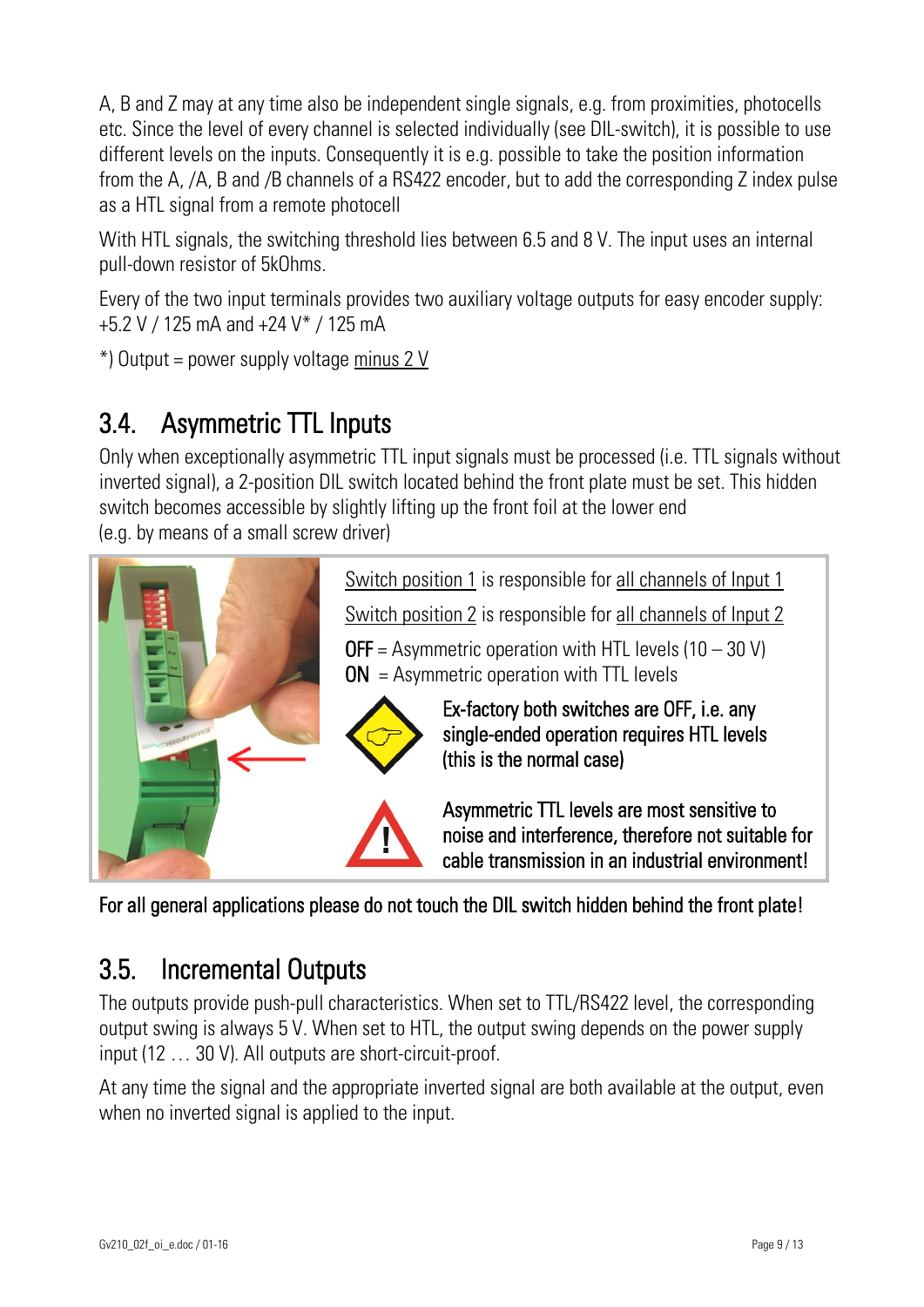# 4. The Front LEDs

The green LED is lit as soon as a power supply voltage is applied to the unit.

The yellow LED indicates the state of the Control inputs and the basic function of the unit:

Yellow LED off: Control1 and Control2 are either both LOW or both HIGH at the same time. In this case the unit operates as a splitter (both outputs are connected to the same input)

Yellow LED on: Control1 and Control2 have different states. In this case the unit operates as a dual level converter or as a switcher (the outputs are connected to different inputs)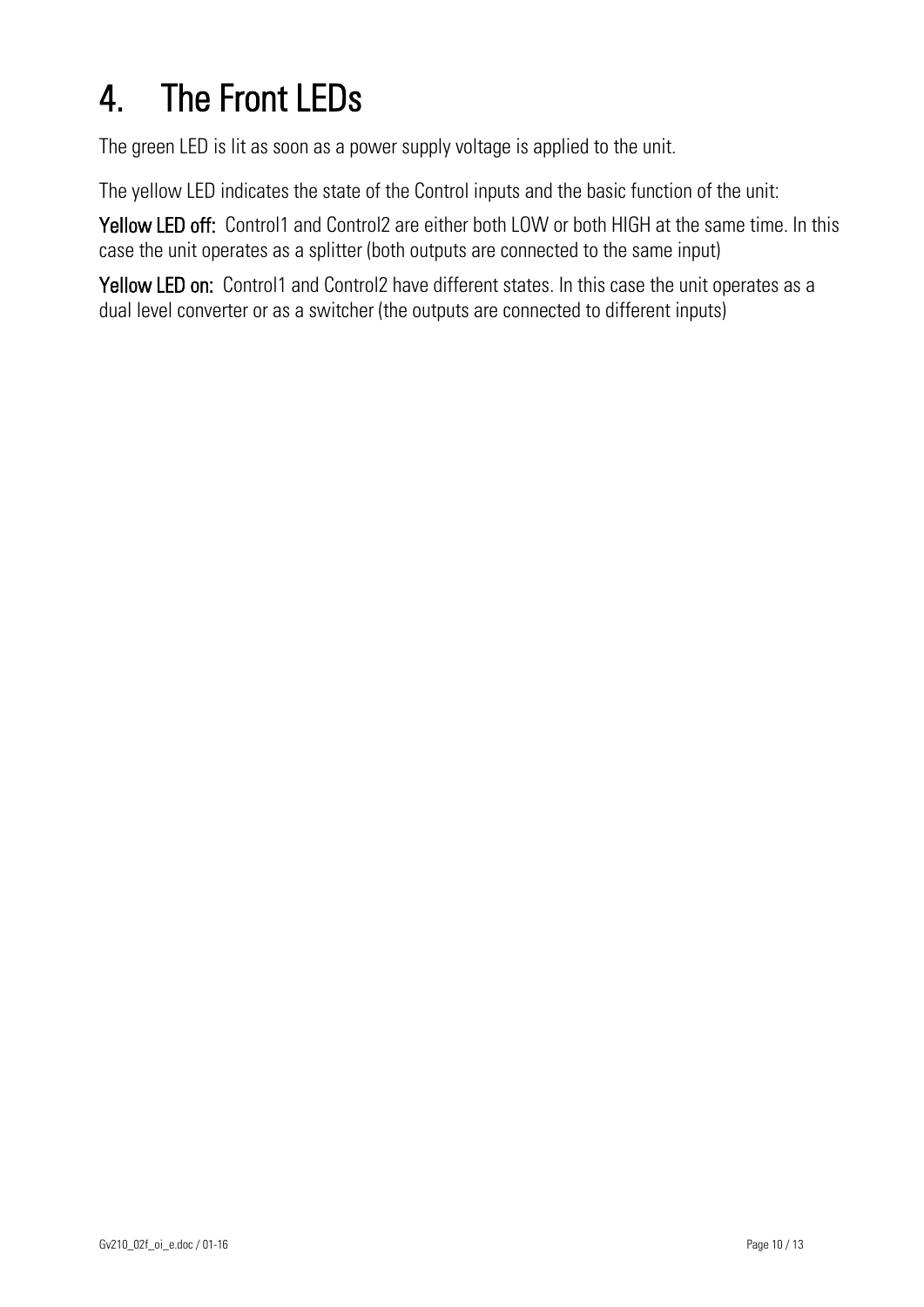# 5. Switch Settings

The DIL switch sets level and standard of inputs and outputs:

|                     | $0=OFF$<br><b>DIL switch settings</b><br>$1=ON$ |          |          |          |                       |                |   |                                                        |                                                                                             |  |
|---------------------|-------------------------------------------------|----------|----------|----------|-----------------------|----------------|---|--------------------------------------------------------|---------------------------------------------------------------------------------------------|--|
| 8                   | 7                                               | 6        | 5        | 4        | 3                     | $\overline{2}$ |   |                                                        |                                                                                             |  |
|                     |                                                 |          |          |          |                       |                | 0 | Output 1: TTL / RS422                                  | The output levels are 5 V with                                                              |  |
|                     |                                                 |          |          |          |                       |                | 1 | Output 1: HTL                                          | TTL setting and correspond to<br>the power supply voltage with                              |  |
|                     |                                                 |          |          |          |                       | 0              |   | Output 2: TTL / RS422                                  |                                                                                             |  |
|                     |                                                 |          |          |          |                       | 1              |   | Output 2: HTL                                          | HTL setting                                                                                 |  |
|                     |                                                 |          |          |          |                       |                |   |                                                        |                                                                                             |  |
|                     |                                                 |          | 0<br>(Z) | 0<br>(B) | $\overline{0}$<br>(A) |                |   | Input 1: differential<br>(A, /A, B, /B, Z, /Z)         | Both, input and inverted input<br>must be used. Levels from 2<br>up to 30 V are acceptable. |  |
|                     |                                                 |          | (Z)      | (B)      | 1<br>(A)              |                |   | Input 1: single-ended<br>$(A,B,Z)$ with HTL level $*)$ | Inverted inputs remain open,<br>level must be HTL 10 30 V                                   |  |
| $\mathbf{0}$<br>(Z) | 0<br>(B)                                        | 0<br>(A) |          |          |                       |                |   | Input 2: differential<br>(A, /A, B, /B, Z, /Z)         | Both, input and inverted input<br>must be used. Levels from 2 to<br>30 V are acceptable.    |  |
| 1<br>(Z)            | (B)                                             | (A)      |          |          |                       |                |   | Input 2: single-ended<br>$(A,B,Z)$ with HTL level $*)$ | Inverted inputs remain open,<br>level must be HTL 10 30 V                                   |  |

\*) This setting can also be used with asymmetric (single-ended) TTL levels. See [3.4](#page-8-0)



### Please set unused input lines to "single-ended" HTL at any time!

It is not mandatory to use the same level for all channels of an input. The indications (A), (B), (Z) show which switch position is responsible for which channel.

When e.g. positions 3 and 4 are set to "0" and position 5 is set to "1", Input1 would accept A, /A, B, /B at RS422 standard, and the Z index as a HTL single-ended signal.

Consequently it is possible to e.g. generate an Index from a remote photocell, whereas the impulses come from the RS422 encoder simulation of a drive system.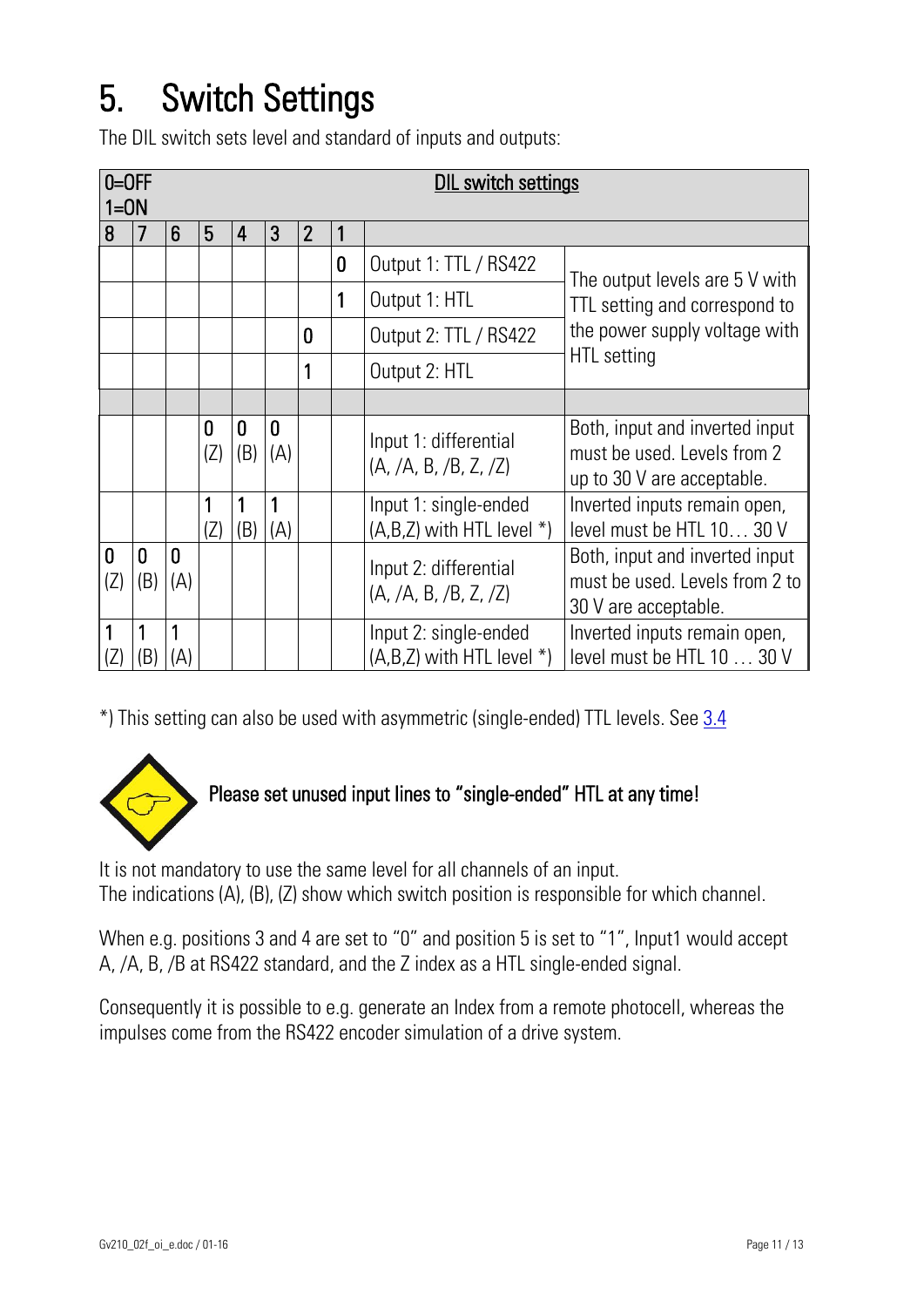# 6. Dimensions



Top view